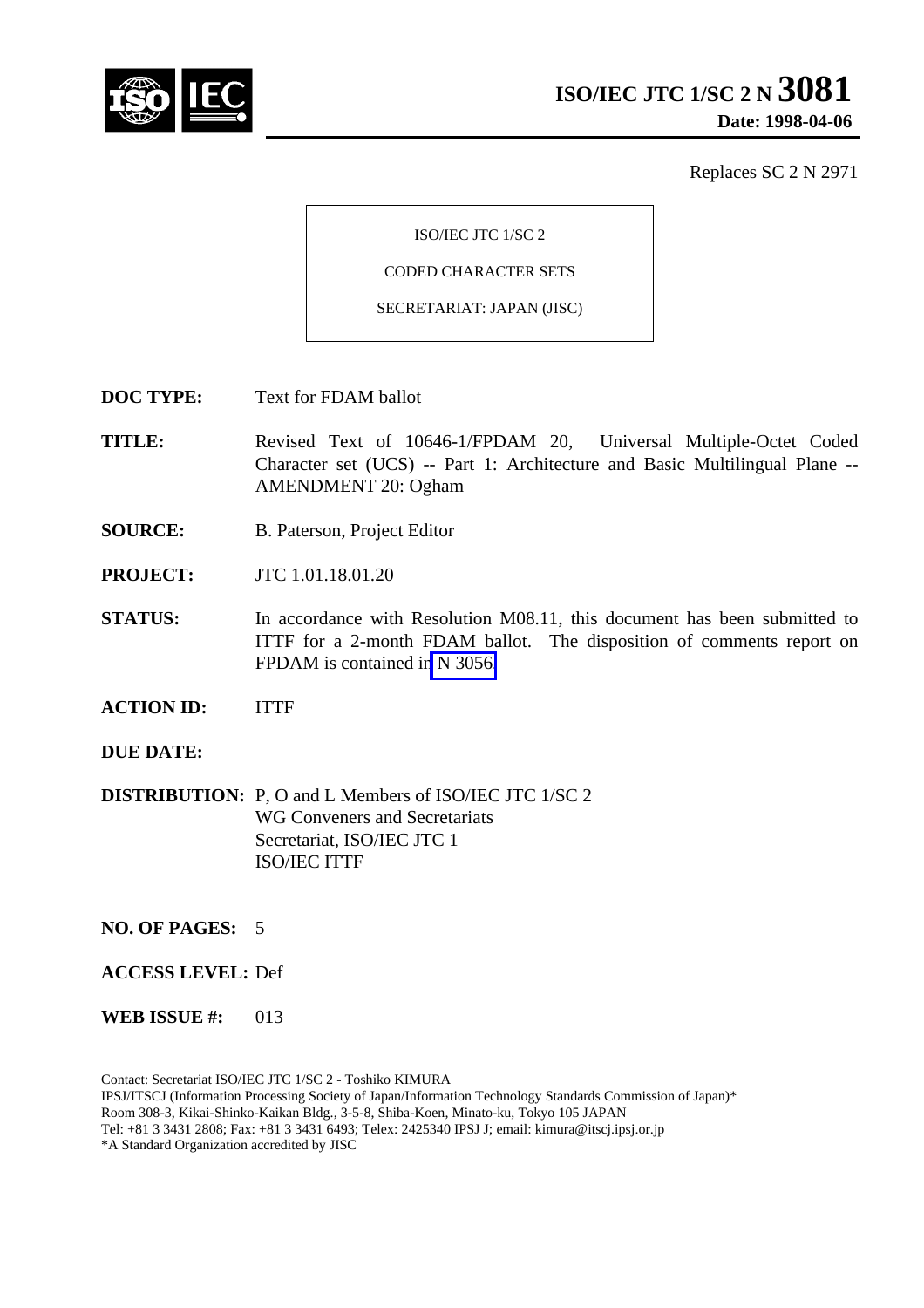# **Information technology — Universal Multiple-Octet Coded Character Set (UCS) —**

# **Part 1:** Architecture and Basic Multilingual Plane AMENDMENT 20: Ogham

## **Page 11, Clause 19**

In the list of Block names, after the entry HANGUL JAMO, insert a new entry as follows:

OGHAM 1680-169F

### **Page 15, Clause 25, Figure 4 (see Amendment 5)**

In Figure 4 (see Amendment 5), replace the first quarter of the second half of row 16, and leaving the rightmost half of the row cross-hatched, with the word:

# Ogham

centred on a white background.

**After page 75** Add the following new table titled:

**Table 235 - Row 16: OGHAM**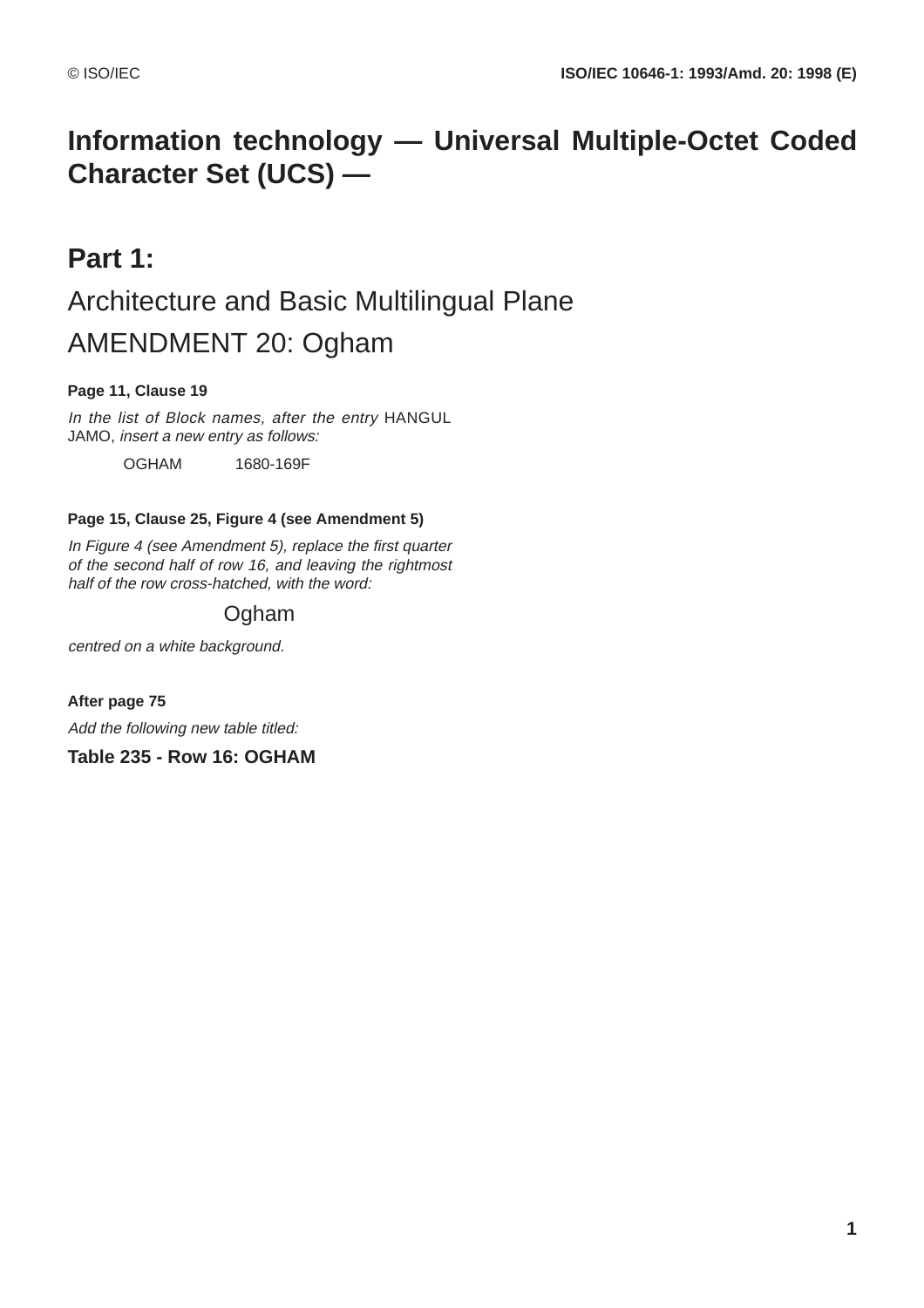## TABLE 235 - Row 16: OGHAM

|                | 168                     | 169                |
|----------------|-------------------------|--------------------|
| 0              | 160                     | 176                |
| 1              | 161                     | 177                |
| $\overline{c}$ | IJ<br>162               | 178                |
| 3              | 163                     | 179                |
| 4              | 164                     | 180                |
| 5              | П<br>I<br>ı<br>Ι<br>165 | X-<br>181          |
| 6              | ı<br>166                | 182                |
| 7              | Ш<br>167                | f<br>ı<br>ı<br>183 |
| 8              | 168                     | Χ<br>184           |
| 9              | 169                     | 難<br>185           |
| A              | <u>IIIII.</u><br>170    | ٠<br>186           |
| B              | ┟<br>171                | 187                |
| $\mathsf{C}$   | #<br>172                | Ç<br>188           |
| D              | ╫<br>173                | 189                |
| Ε              | ₩⊦<br>174               | 190                |
| F              | ##<br>176               | 191                |

 $G = 00$  $P = 00$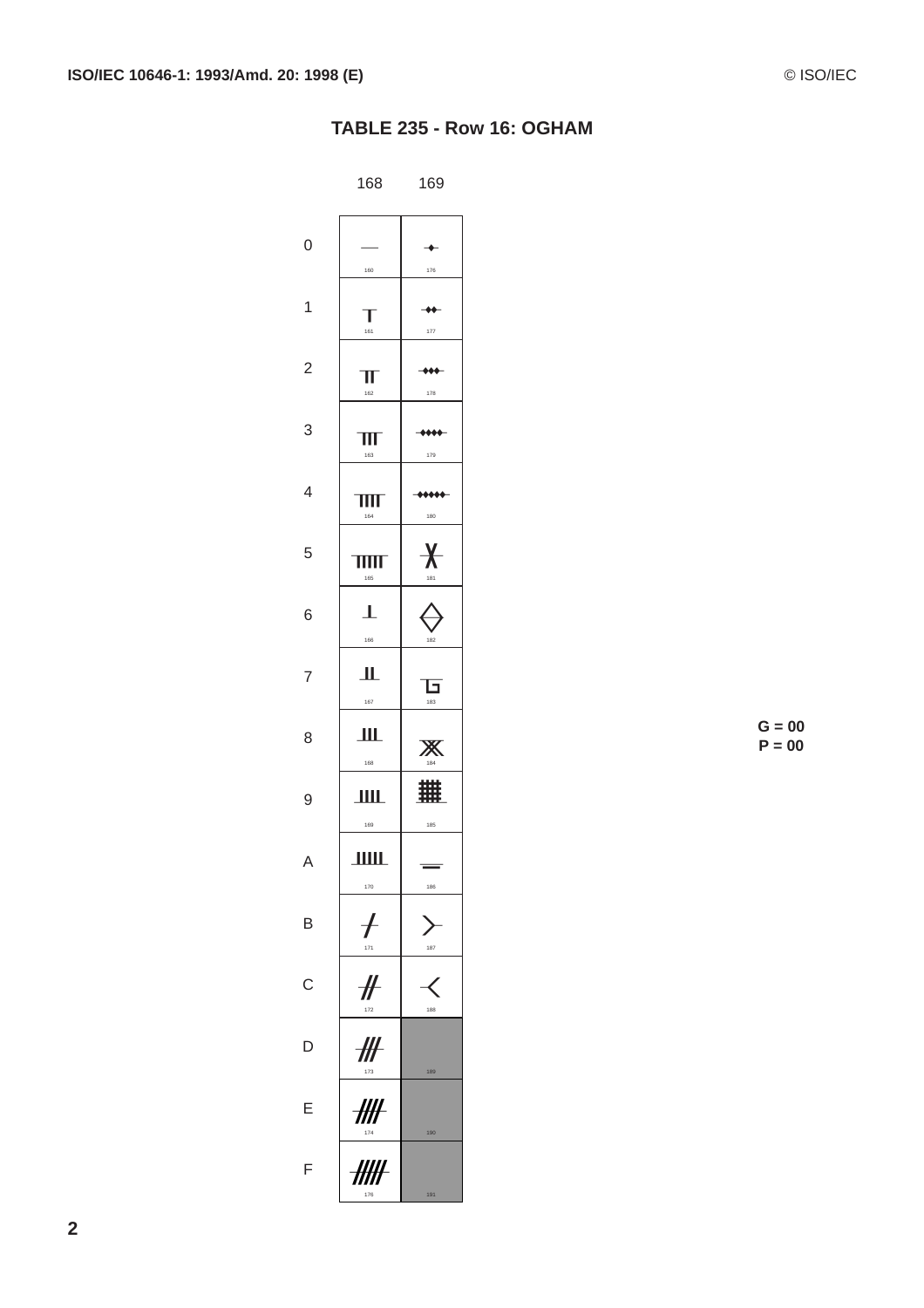### **TABLE 235 - Row 16: OGHAM**

| dec                                                                                                                                                                                                                          | hex                                                                                                                                                                                                 | Name                                                                                                                                                                                                                                                                                                                                                                                                                                                                                                                                                                                                                                                                                                                                                                            | dec | hex    | Name |  |
|------------------------------------------------------------------------------------------------------------------------------------------------------------------------------------------------------------------------------|-----------------------------------------------------------------------------------------------------------------------------------------------------------------------------------------------------|---------------------------------------------------------------------------------------------------------------------------------------------------------------------------------------------------------------------------------------------------------------------------------------------------------------------------------------------------------------------------------------------------------------------------------------------------------------------------------------------------------------------------------------------------------------------------------------------------------------------------------------------------------------------------------------------------------------------------------------------------------------------------------|-----|--------|------|--|
| 160<br>161<br>162<br>163<br>164<br>165<br>166<br>167<br>168<br>169<br>170<br>171<br>172<br>173<br>174<br>175<br>176<br>177<br>178<br>179<br>180<br>181<br>182<br>183<br>184<br>185<br>186<br>187<br>188<br>189<br>190<br>191 | 80<br>81<br>82<br>83<br>84<br>85<br>86<br>87<br>88<br>89<br>8A<br>8B<br>8C<br>8D<br>8E<br>8F<br>90<br>91<br>92<br>93<br>94<br>95<br>96<br>97<br>98<br>99<br><b>9A</b><br>9B<br>9C<br>9D<br>9E<br>9F | OGHAM SPACE MARK<br>OGHAM LETTER BEITH<br>OGHAM LETTER LUIS<br>OGHAM LETTER FEARN<br>OGHAM LETTER SAIL<br>OGHAM LETTER NION<br>OGHAM LETTER UATH<br>OGHAM LETTER DAIR<br>OGHAM LETTER TINNE<br>OGHAM LETTER COLL<br>OGHAM LETTER CEIRT<br>OGHAM LETTER MUIN<br>OGHAM LETTER GORT<br>OGHAM LETTER NGEADAL<br>OGHAM LETTER STRAIF<br>OGHAM LETTER RUIS<br>OGHAM LETTER AILM<br>OGHAM LETTER ONN<br>OGHAM LETTER UR<br>OGHAM LETTER EADHADH<br>OGHAM LETTER IODHADH<br>OGHAM LETTER EABHADH<br>OGHAM LETTER OR<br>OGHAM LETTER UILLEANN<br>OGHAM LETTER IFIN<br>OGHAM LETTER EAMHANCHOLL<br>OGHAM LETTER PEITH<br>OGHAM FEATHER MARK<br>OGHAM REVERSED FEATHER MARK<br>(This position shall not be used)<br>(This position shall not be used)<br>(This position shall not be used) |     |        |      |  |
| Group 00                                                                                                                                                                                                                     |                                                                                                                                                                                                     | Plane 00                                                                                                                                                                                                                                                                                                                                                                                                                                                                                                                                                                                                                                                                                                                                                                        |     | Row 16 |      |  |

**3**